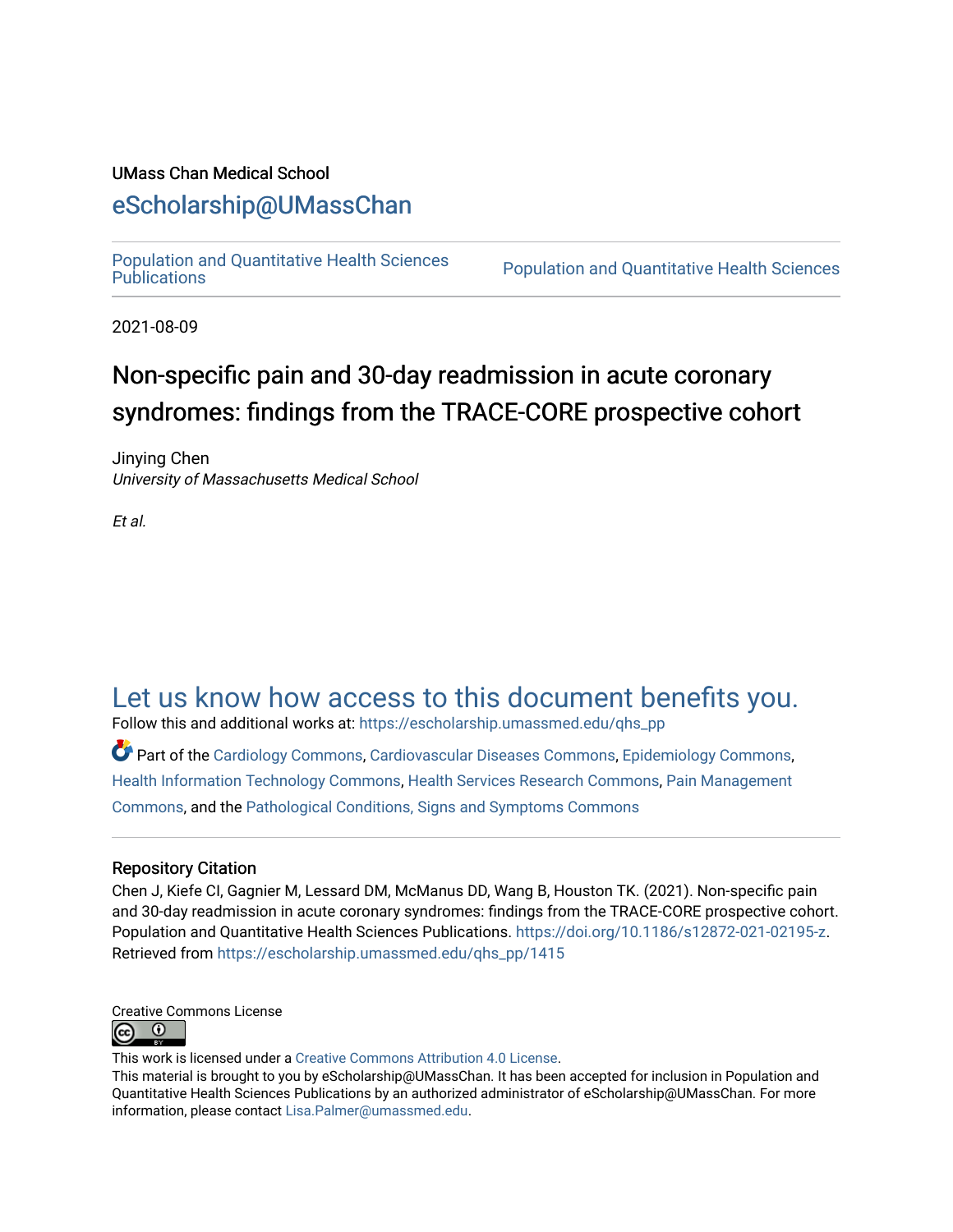## **Open Access**

# Non-specifc pain and 30-day readmission in acute coronary syndromes: fndings from the TRACE-CORE prospective cohort



Jinying Chen<sup>1\*</sup>, Catarina I. Kiefe<sup>1</sup>, Marc Gagnier<sup>2</sup>, Darleen Lessard<sup>1</sup>, David McManus<sup>3</sup>, Bo Wang<sup>1</sup> and Thomas K. Houston<sup>4</sup>

## **Abstract**

**Background:** Patients with acute coronary syndromes often experience non-specifc (generic) pain after hospital discharge. However, evidence about the association between post-discharge non-specifc pain and rehospitalization remains limited.

**Methods:** We analyzed data from the Transitions, Risks, and Actions in Coronary Events Center for Outcomes Research and Education (TRACE-CORE) prospective cohort. TRACE-CORE followed patients with acute coronary syndromes for 24 months post-discharge from the index hospitalization, collected patient-reported generic pain (using SF-36) and chest pain (using the Seattle Angina Questionnaire) and rehospitalization events. We assessed the association between generic pain and 30-day rehospitalization using multivariable logistic regression (N=787). We also examined the associations among patient-reported pain, pain documentation identifed by natural language processing (NLP) from electronic health record (EHR) notes, and the outcome.

**Results:** Patients were 62 years old (SD = 11.4), with 5.1% Black or Hispanic individuals and 29.9% women. Within 30 days post-discharge, 87 (11.1%) patients were re-hospitalized. Patient-reported mild-to-moderate pain, without EHR documentation, was associated with 30-day rehospitalization (odds ratio [OR]: 2.03, 95% confdence interval [CI]: 1.14–3.62, reference: no pain) after adjusting for baseline characteristics; while patient-reported mild-to-moderate pain with EHR documentation (presumably addressed) was not (OR: 1.23, 95% CI: 0.52–2.90). Severe pain was also associated with 30-day rehospitalization (OR: 3.16, 95% CI: 1.32–7.54), even after further adjusting for chest pain (OR: 2.59, 95% CI: 1.06–6.35).

**Conclusions:** Patient-reported post-discharge generic pain was positively associated with 30-day rehospitalization. Future studies should further disentangle the impact of cardiac and non-cardiac pain on rehospitalization and develop strategies to support the timely management of post-discharge pain by healthcare providers.

**Keywords:** Cardiovascular disease, Acute coronary syndrome, Non-specifc pain, Readmission, Care transition, Electronic health records, Natural language processing

\*Correspondence: jinying.chen@umassmed.edu

<sup>1</sup> Department of Population and Quantitative Health Sciences, University of Massachusetts Medical School, 368 Plantation Street, Worcester, MA 01605, USA

Full list of author information is available at the end of the article



## **Background**

Coronary heart disease affects 18.2 million adult Americans and over 1.3 million yearly hospitalizations involve acute coronary syndrome [[1](#page-10-0)]. The transition from hospital to home can be challenging for patients. Patients with acute coronary syndromes often

© The Author(s) 2021. **Open Access** This article is licensed under a Creative Commons Attribution 4.0 International License, which permits use, sharing, adaptation, distribution and reproduction in any medium or format, as long as you give appropriate credit to the original author(s) and the source, provide a link to the Creative Commons licence, and indicate if changes were made. The images or other third party material in this article are included in the article's Creative Commons licence, unless indicated otherwise in a credit line to the material. If material is not included in the article's Creative Commons licence and your intended use is not permitted by statutory regulation or exceeds the permitted use, you will need to obtain permission directly from the copyright holder. To view a copy of this licence, visit [http://creativecommons.org/licenses/by/4.0/.](http://creativecommons.org/licenses/by/4.0/) The Creative Commons Public Domain Dedication waiver ([http://creativeco](http://creativecommons.org/publicdomain/zero/1.0/) [mmons.org/publicdomain/zero/1.0/](http://creativecommons.org/publicdomain/zero/1.0/)) applies to the data made available in this article, unless otherwise stated in a credit line to the data.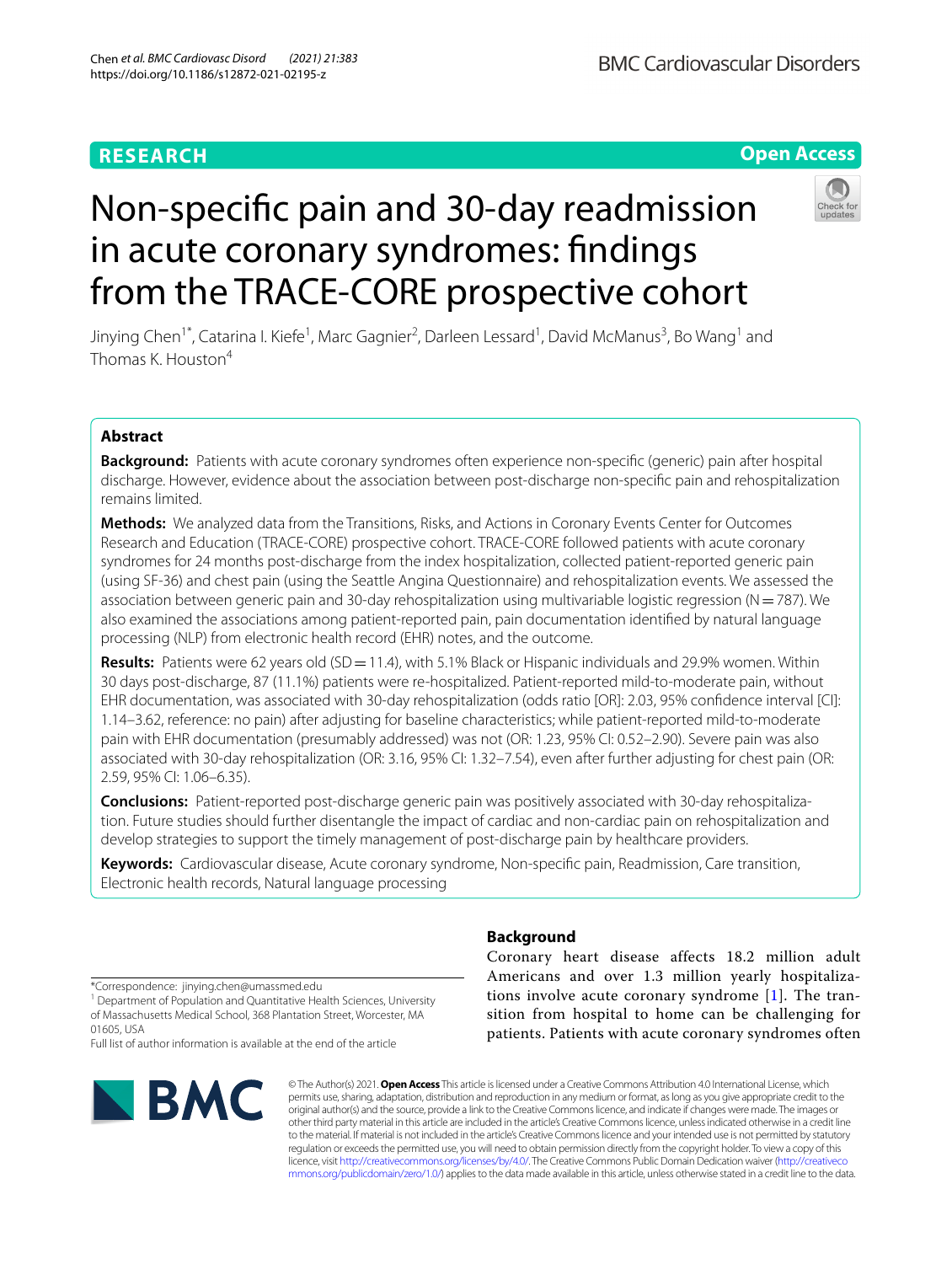experience warning symptoms after hospital discharge, leading them back to seek acute care  $[2-4]$  $[2-4]$  $[2-4]$ . The 30-day rehospitalization rate for adult patients ( $\geq$  18 year of age) has ranged from 10 to 17% [[1](#page-10-0), [5](#page-10-3), [6](#page-10-4)].

Evaluation of patients' post-discharge symptoms is an integral part of transitional care to improve clinical outcomes including readmission [[7](#page-10-5)]. Pain (both cardiac and non-cardiac) is common in post-discharge patients with acute coronary syndromes  $[8-13]$  $[8-13]$ . Research evidence of the impact of pain on healthcare utilization is valuable to transitional care, but was mainly on cardiac pain for this patient population [\[2](#page-10-1), [3,](#page-10-8) [8–](#page-10-6)[10](#page-10-9)]. Little is known about generic pain and its association with rehospitalization.

In this study, we evaluated patient-reported generic pain within 30-days post-discharge and its association with 30-day rehospitalization in patients with acute coronary syndromes, using data from a prospective cohort study, the Transitions, Risks, and Actions in Coronary Events Center for Outcomes Research and Education (TRACE-CORE) project [\[14\]](#page-10-10). We studied generic, not just cardiac, pain because in a previous study we found that generic pain was associated with 30-day acute care use in patients with heart failure [[15](#page-10-11)]. Also, although cardiac pain is typical for patients with acute coronary syndromes, other types of pain (e.g., non-cardiac chest pain, wound pain from surgery, and chronic pains) are also common  $[11-13, 16-18]$  $[11-13, 16-18]$  $[11-13, 16-18]$  $[11-13, 16-18]$ . Recent studies found that non-cardiac or non-specific chest pain was prevalent in readmissions in patients with acute coronary syndromes [[11,](#page-10-12) [12,](#page-10-15) [19](#page-10-16), [20\]](#page-10-17). Further, the cardiac nature of pain is not always apparent, as is captured in the nomenclature "atypical chest pain" and "non-specific chest pain" [\[21,](#page-10-18) [22\]](#page-10-19), which may refer to generic pain or other angina-equivalent symptoms. We hypothesized that post-discharge patientreported generic pain would be associated with 30-day rehospitalization. In addition, we examined the associations among patient-reported pain, documentation of pain in electronic health record (EHR) notes, and rehospitalization. Mentions of pain in EHR notes were automatically identified by natural language processing (NLP).

#### **Methods**

#### **Data sources**

Data for this study were obtained from the TRACE-CORE cohort study [[14](#page-10-10)] and enhanced by linking the original TRACE-CORE data to patients' electronic health record notes within the healthcare system of their index hospitalization (UMass Memorial Health Care—UMMHC in Worcester, MA).

#### **Study design**

In TRACE-CORE, patients hospitalized for acute coronary syndromes were followed prospectively through patient interviews at 1, 3, 6, 12 months post-discharge and medical record abstraction for 24 months [\[14\]](#page-10-10). We examined pain reported by TRACE-CORE patients at one month post-discharge and its association with 30-day rehospitalization.

#### **Setting and sample**

The details of the study setting and patient recruitment have been documented for TRACE-CORE elsewhere [[14,](#page-10-10) [23\]](#page-10-20). Briefy, patients were recruited from 6 study sites (hospitals), which serve the majority of patients hospitalized with acute coronary syndromes in central Massachusetts and central Georgia, between April 2011 and May 2013 [[14,](#page-10-10) [23](#page-10-20)]. The cohort included adult (over 21 years old) patients who had at least one of: (1) serial ECG changes consistent with ischemia; (2) elevation of cardiac biomarkers; (3) cardiac catheterization revealing over 70% stenosis in a coronary artery; and (4) admission for urgent or rescue PCI/CABG, with symptoms of acute ischemia in the 72 h prior to admission. Exclusion criteria included pregnancy, prison custody, receiving palliative care, dementia, acute coronary syndrome secondary to demand ischemia or aortic dissection, perioperative acute coronary syndrome, admission for trauma or elective cardiac catheterization procedure, and transfer from another hospital after staying at the referring hospital for over 24 h.

For this study, we included the TRACE-CORE patients who were discharged from two hospitals that comprise UMMHC and also completed the assessment of generic pain at on-month follow-up  $(N=787)$ . We chose this dataset because we had access to EHR notes from UMMHC for the TRACE-CORE patients for additional analyses involving EHR-documented pain.

Institutional Review Board (IRB) approval was obtained for the parent TRACE-CORE study from the Committee for the Protection of Human Subjects in Research at the University of Massachusetts Medical School (UMMS) and the other study sites. All participants provided written informed consent. Additional IRB approval was obtained from the Committee for the Protection of Human Subjects in Research at UMMS to access EHR notes for this study.

#### **Data collection**

#### *Baseline variables*

Baseline data for each patient were collected through a computer-assisted 60-min structured interview during patient's index hospitalization or by phone call within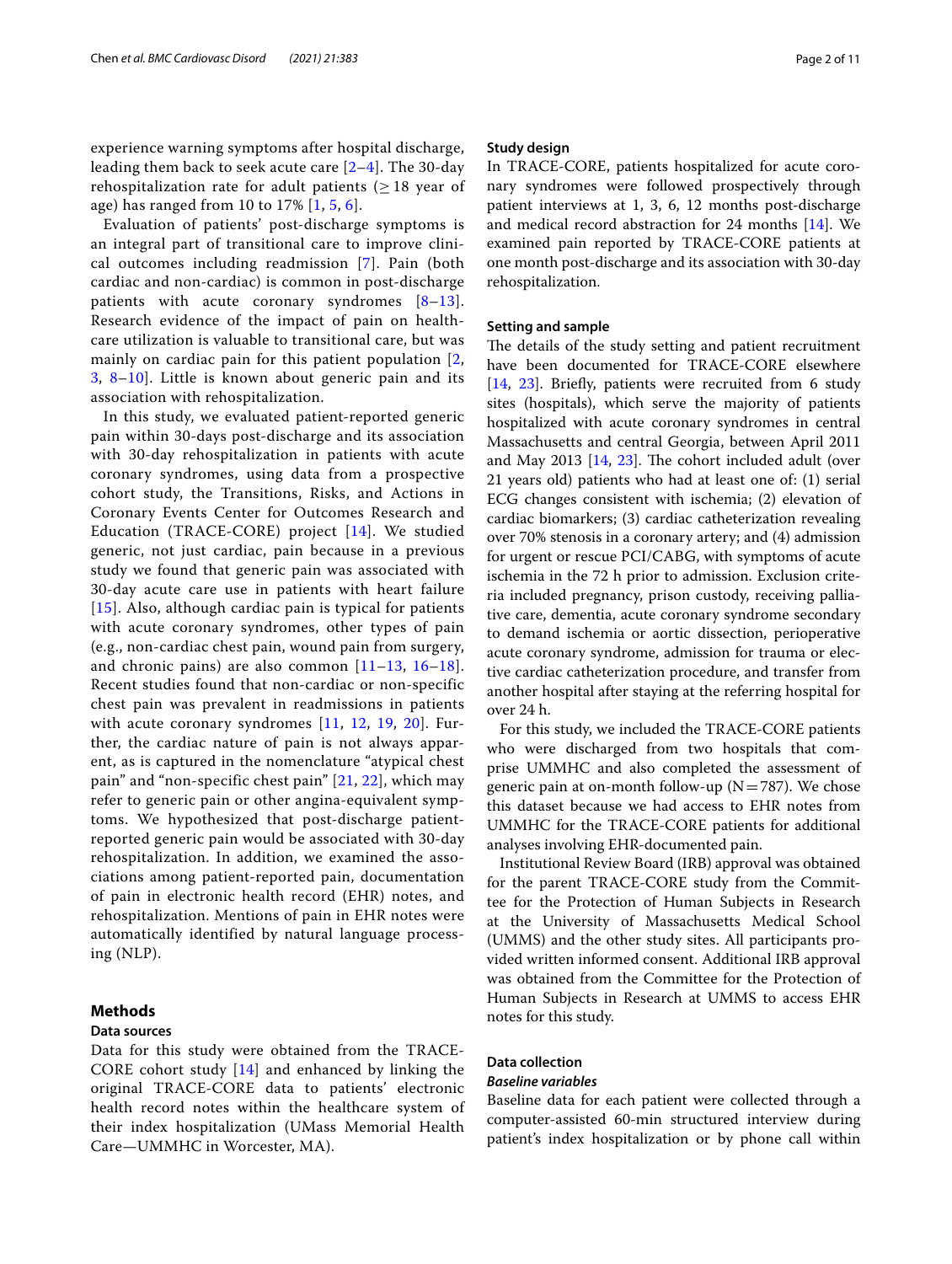72 h post-discharge, which included patient's demographics, socioeconomic factors, healthcare seeking behavior, and other background information. Patient's medical history, comorbidities, and cardiac procedures were obtained through medical record abstraction. Healthcare seeking behavior was assessed by two questions "Is there a place that you usually go to when you are sick or need advice about your health?" (with 3 response options: (1) yes, (2) there is no place, and (3) there is more than one place) and "What kind of place is it—a clinic, doctor's office, emergency room, or some other place?" (with 4 response options (1) clinic, (2) doctor's office,  $(3)$  hospital emergency room, and  $(4)$  some other place"). Because only patients who answered (1) "yes" to question 1 have responded to question 2 in our data, we combined responses to these two questions into a single 4-category variable (see Table [1](#page-4-0)). We combined response options  $(1)$  "clinic" and  $(2)$  "doctor's office" for question 2 into one category that represented the non-acute care setting. This treatment was informed by prior studies in health services research that separated non-acute care and acute care when studying factors impacting hospital admissions and strategies to reduce admissions [[24](#page-10-21)[–26](#page-10-22)]. Comorbidity was estimated by counting diseases from 14 medical conditions (see footnote in Table [1](#page-4-0)) documented in patient's medical history. Table [1](#page-4-0) names baseline variables included in this analysis.

#### *Patient‑reported post‑discharge pain status*

Patient's post-discharge health-related quality of life, including pain, was assessed by the structured phone interview at one month post-discharge. The generic pain status was assessed by "How much bodily pain have you had during the past 4 weeks?—none, very mild, mild, moderate, severe, very severe" through SF-36 [\[27](#page-10-23)]. Based on sample size, we grouped responses with "very mild", "mild", and "moderate" into a single category mild-tomoderate and grouped "severe" and "very severe" into severe in our analysis. Chest pain was assessed by the Seattle Angina Questionnaire (SAQ), "Over the past 4 weeks, on average, how often have you had chest pain, chest tightness, or angina?—4 or more times per day, 1–3 times per day, 3 or more times per week but not every day, 1–2 times per week, less than once a week, None over the past 4 weeks"  $[28]$  $[28]$ . We grouped the first five categories into a single category having-chest-pain in our analysis.

#### *Pain status documented in post‑discharge EHR notes*

We used NLP to categorize whether patients had documentation of pain in clinical notes. NLP has been increasingly used to process EHR data, including extracting symptoms from clinical notes [[29](#page-11-1)]. Researchers have also used NLP-identifed symptoms for health services research [[30](#page-11-2)[–34](#page-11-3)].

For this study, we developed and validated an NLP system to identify pain symptoms from EHR notes [[35](#page-11-4)]. In brief, using a knowledge-driven method, we adapted a general-purpose clinical NLP system cTAKES [\[36](#page-11-5)] to pain extraction. cTAKES extracts and maps medical terms to Unifed Medical Language System concepts [[36](#page-11-5)]. To adapt cTAKES to the pain domain, we frst compiled a list of terms related to pain (e.g., pain, tenderness, headache, angina, etc.) using input from domain experts and then converted the term list to regular expressions to match cTAKES-recognized terms. We evaluated the system using 200 in-patient and outpatient notes (11,917 sentences), with each sentence labeled by a physician as mentioning pain or not. An EHR note was labeled as documenting pain if it contained at least one sentence that mentioned pain. We measured the system's performance by three metrics commonly used for evaluating NLP: precision, recall, and the F1 score. In our case, precision is the number of pain instances correctly identifed by NLP divided by the number of pain instances identifed by NLP; recall is the number of pain instances correctly identifed by NLP divided by the number of pain instances identifed or labeled by domain experts; F1 is the harmonic mean of precision and recall. A pain instance is a sentence (for sentence-level evaluation) or an EHR note (for note-level evaluation) that documented pain. The system achieved 0.80 precision, 0.91 recall, and 0.85 F1 for pain extraction at the sentence level and 0.89 precision, 0.98 recall, and 0.93 F1 at the EHR note level.

We applied the system to clinical notes created after a patient's discharge from index hospitalization and before rehospitalization (if any) to identify pain symptoms. If a patient was not re-hospitalized before the 1-month follow-up, we sought pain documentation in the EHR for the entire 1-month period. When applying NLP, we used a rule-based method to identify and exclude the "History of Present Illness" sections, which often documented patients' chest pain related to their index hospitalizations rather than pain occurred after hospital discharge. EHR notes created after a patient's rehospitalization could also document pain. We excluded those notes from our analysis, because we wanted to use the NLP-identifed EHR-documented pain as a conceptual proxy for whether there was any provider-patient engagement around the patient's pain status before readmission (if any) during the 30-day post-discharge period, i.e., whether the pain was "addressed".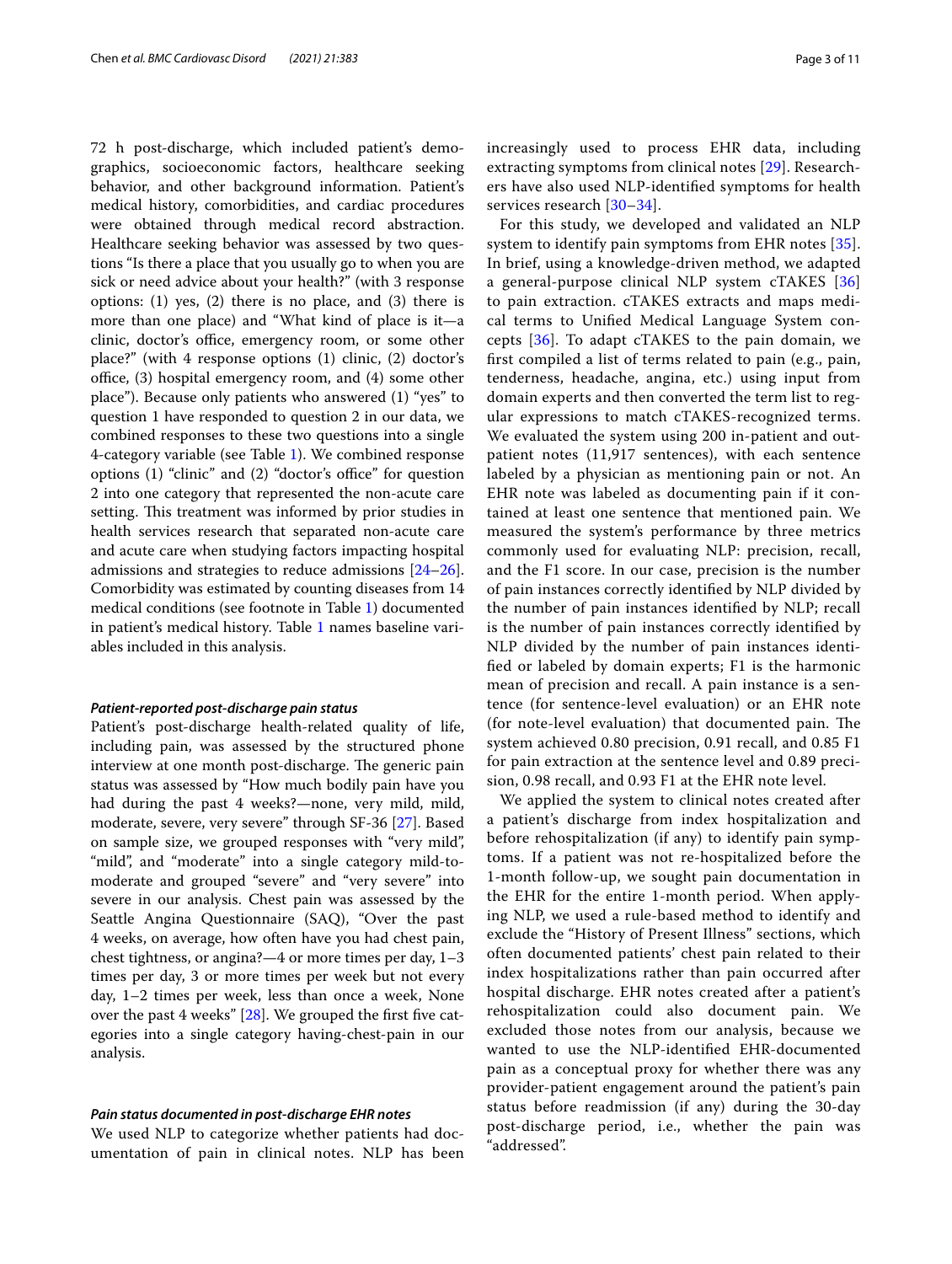| Variable           | <b>All Patients</b> | Categories of self-reported pain after discharge |                                          |                                              |             |         |
|--------------------|---------------------|--------------------------------------------------|------------------------------------------|----------------------------------------------|-------------|---------|
|                    |                     | No pain                                          | Mild-moderate pain,<br>documented in EHR | Mild-moderate pain, NOT<br>documented in EHR | Severe pain | P value |
|                    | $N = 787$           | $N = 285$                                        | $N = 101$                                | $N = 347$                                    | $N = 54$    |         |
|                    | N(%                 | N(%                                              | N(% )                                    | N(%                                          | N(% )       |         |
| Age                |                     |                                                  |                                          |                                              |             | $0.01*$ |
| < 50               | 116(14.7)           | 30(10.5)                                         | 14 (13.9)                                | 64 (18.4)                                    | 8(14.8)     |         |
| $50 - 64$          | 336 (42.7)          | 120(42.1)                                        | 47 (46.5)                                | 141 (40.6)                                   | 28 (51.9)   |         |
| $\geq 65$          | 335 (42.6)          | 135 (47.4)                                       | 40 (39.6)                                | 142 (40.9)                                   | 18 (33.3)   |         |
| Gender             |                     |                                                  |                                          |                                              |             | $0.01*$ |
| Female             | 235 (29.9)          | 68 (23.9)                                        | 26(25.7)                                 | 121 (34.9)                                   | 30 (37.0)   |         |
| Race               |                     |                                                  |                                          |                                              |             | 0.42    |
| White              | 741 (94.9)          | 269 (95.1)                                       | 97 (97.0)                                | 326 (94.8)                                   | 49 (90.7)   |         |
| Black              | 8(1.0)              | 4(1.4)                                           | 1(1.0)                                   | 3(0.9)                                       | 0(0.0)      |         |
| Hispanic           | 32(4.1)             | 10(3.5)                                          | 2(2.0)                                   | 15(4.4)                                      | 5(9.3)      |         |
| Education          |                     |                                                  |                                          |                                              |             | 0.31    |
| $\leq$ High school | 286 (36.3)          | 115(40.4)                                        | 32 (31.7)                                | 116 (33.4)                                   | 23 (42.6)   |         |
| Some college       | 241 (30.6)          | 75 (26.3)                                        | 33 (32.7)                                | 116 (33.4)                                   | 17(31.5)    |         |

#### <span id="page-4-0"></span>**Table 1** Patient characteristics at baseline, by

≥College graduate 260 (33.0) 95 (33.3) 36 (35.6) 115 (33.1) 14 (25.9)

*Low social support* 0.38  $Y$ es 69.3)  $41 (5.2)$   $17 (6.0)$   $5 (5.0)$   $14 (4.0)$   $5 (9.3)$ *Live alone* 0.63 Yes 158 (20.1) 54 (18.9) 24 (23.8) 67 (19.3) 13 (24.1) *Low health literacy* 0.69 Yes 227 (29.0) 80 (28.2) 34 (34.0) 97 (28.0) 16 (29.6) *Heavy drinker* 0.30 Yes 2(3.7) 74 (9.4) 25 (8.8) 13 (12.9) 34 (9.8) 2 (3.7) *Current smoker* 0.04\* Yes 161 (20.6) 52 (18.2) 23 (22.8) 68 (19.6) 19 (35.2) *Where to seek health care* 0.44 No places 6(11.1) 28 (10.0) 11 (10.9) 42 (12.1) 6 (11.1) Clinic or doctor office 619 (79.2) 233 (82.9) 78 (77.2) 267 (77.2) 41 (75.9) Other places 2(3.7) 35 (4.5) 8 (2.8) 4 (4.0) 21 (6.1) 2 (3.7) Emergency department 41 (5.2) 12 (4.3) 8 (7.9) 16 (4.6) 5 (9.3) Acute coronary syndrome type **0.01\*** 0.01\* STEMI 171 (21.7) 72 (25.3) 10 (9.9) 79 (22.8) 10 (22.8) 10 (18.5) NSTEMI 470 (59.7) 174 (61.1) 65 (64.4) 200 (57.6) 31 (57.4) Unstable angina 146 (18.6) 39 (13.7) 26 (25.7) 68 (19.6) 13 (24.1) *History of PCI* 0.12 Yes 174 (22.1) 54 (18.9) 22 (21.8) 80 (23.1) 18 (33.3) *History of CABG* 0.33 Yes 87 (11.1) 26 (9.1) 16 (15.8) 39 (11.2) 6 (11.1) Comorbidity<sup>a</sup> (mean [SD]) (mean [SD]) 2.0 [1.7] 1.8 [1.6] 2.3 [1.8] 2.0 [1.7] 2.8 [2.0] 2.8 [2.0] <0.001\* Reporting generic pain  $< 0.001$ <sup>\*</sup> No 181 (23.1) 107 (37.8) 11 (10.9) 58 (16.8) 5 (9.3) Mild to moderate 447 (57.1) 141 (49.8) 65 (64.4) 220 (63.8) 21 (38.9) Severe 155 (19.8) 35 (12.4) 25 (24.8) 67 (19.4) 56 (19.4) 28 (51.9)

Pain category was defned using pain self-reported for the frst month after discharge from index hospitalization (using SF-36 survey distributed at one month postdischarge) and electronic health record (EHR) documentation of pain extracted by natural language processing from patient's clinical notes created within 30 days post discharge and before readmission to the hospital (if any). *TRACE-CORE* Transitions, Risks, and Actions in Coronary Events Center for Outcomes Research and Education, *STEMI* ST-segment elevation myocardial infarction, *NSTEMI* non-ST segment elevation myocardial infarction, *PCI* percutaneous coronary intervention, *CABG* coronary artery bypass graft, *SD*, standard deviation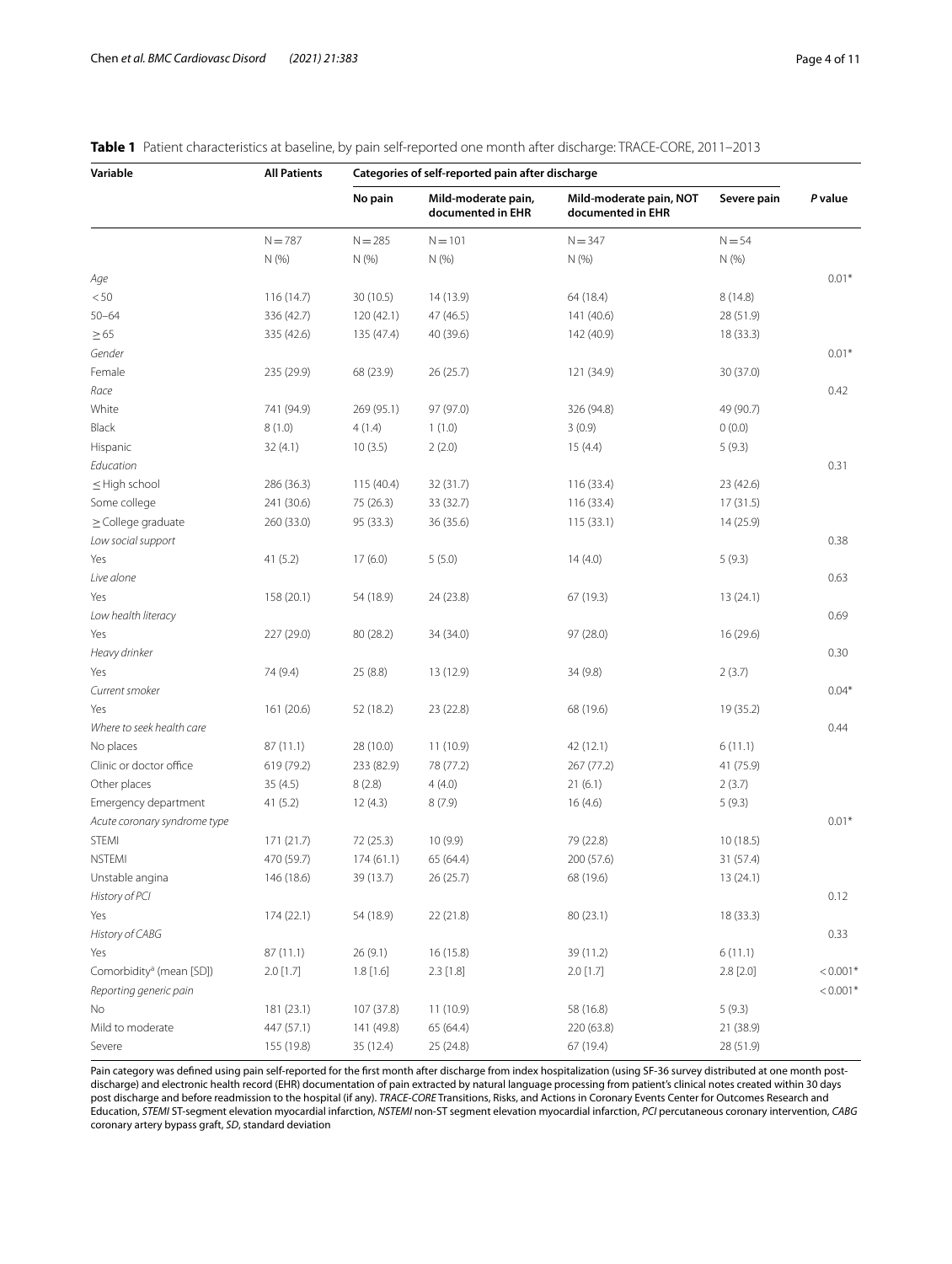#### **Table 1** (continued)

<sup>a</sup> The number of diseases from the following 14 conditions in patient's medical history: atrial fibrillation, Alzheimer or dementia, anemia, cancer, congestive heart failure, chronic kidney disease, chronic lung disease, Type 2 diabetes, dialysis, hypertension, peripheral vascular disease, valvular heart disease, coronary heart disease or myocardial infarction, transient ischemic attack or stroke

\*Indicates statistically signifcant (*P*<0.05). *p*-values were calculated by chi-square test (for non-age categorical variables that have no cell size smaller than 5), Fisher's exact test (for non-age categorical variables that have cell size smaller than 5), analysis of variance (for comorbidity). We used Cuzick's Test for Trend to assess the trend of age across the 4 pain categories

#### *Outcome variable*

Patients' self-reported rehospitalizations within 30 days post-discharge were confrmed by chart review in the study hospitals when possible.

#### **Data analysis**

We frst compared baseline patient characteristics across four pain categories defned by patient-self-reported pain at 1-month follow-up and EHR-documented pain using chi-square test, Fisher's exact test, Cuzick's Test for Trend  $[37]$  $[37]$ , or analysis of variance as appropriate. The four pain categories were: (1) self-reporting no pain; (2) selfreporting mild-to-moderate pain and having EHR-documented pain before readmission (if any); (3) reporting mild-to-moderate pain but having no EHR-documented pain before readmission (if any); and (4) reporting severe pain. We did not separate patients reporting severe pain base on whether they had EHR-documented pain because only 2 patients reported severe pain, had EHRdocumented pain, and were readmitted. This sample size is too small for the secondary analysis described below.

We then reported descriptive statistics about patientself-reported pain and NLP-identifed EHR documentation of pain. In a post-study analysis, we reviewed cases where patients did not report generic pain in survey but had NLP-identifed EHR documentation of pain, and categorized the reasons for mismatch.

In the primary analysis, we frst assessed the incidence of the outcome (i.e., 30-day rehospitalization) across the levels of patient-reported generic pain status (not considering EHR documentation) and the unadjusted association between patient's pain status and the outcome. We then used multivariable logistic regression to adjust for potential confounding by (1) patient characteristics collected in index hospitalization and (2) patient characteristics collected in index hospitalization plus patientreported chest pain at 1-month follow-up. We identifed potential confounders from statistical analysis (Table [1](#page-4-0), *P*<0.05). We also adjusted for healthcare seeking behaviors for both models 2 and 3.

Further, we conducted a secondary analysis to assess the relationship between the outcome, patient-selfreported pain, and EHR documentation of pain. We used the variable that represents the four pain categories (defned at the beginning of this section) as the predictor variable, adjusting for covariates as same as defned for the primary analysis.

As a sensitivity analysis to further disentangle the efects of chest pain versus generic pain, we repeated the association analyses, limiting them to patients not selfreporting chest pain by SAQ  $(n=530)$ .

Statistical signifcance was defned as a two-tailed *p*-value of<0.05. Statistical analyses were programmed using STATA/IC 15.1 (StataCorp LLC, Texas, USA) [\[38](#page-11-7)].

#### **Results**

#### **Patient characteristics**

Among the 787 study patients, mean age was 62.0  $(SD=11.4)$ , 29.9% were women, and 5.1% were Black or Hispanic individuals (Table [1](#page-4-0)). Age, sex, smoking status, type of acute coronary syndrome, comorbidity, and patient-self-reported pain at index hospitalization were signifcantly diferent across the 4 pain categories. Compared with all TRACE-CORE participants  $(N=2174)$ , the patients analyzed in our study  $(N=787)$  had similar mean age (62 vs. 61), less females (29.9% vs. 33.5%), more non-Hispanic white (94.9% vs. 81.0%), and better socioeconomic status (see Additional file [1](#page-9-0) for details). The difference was expected, because the parent TRACE-CORE study recruited patients from 6 hospitals in 3 cities of 2 states in U.S. These participating study sites served a heterogeneous patient population and were selected purposely for their sociodemographic and socioeconomic diversity [\[14,](#page-10-10) [39](#page-11-8)].

#### **Self-reported post-discharge generic pain and chest pain**

Among the 787 patients, 285 (36.2%) reported no pain, 448 (56.9%) reported mild-to-moderate pain, and 54 (6.9%) reported severe pain; 770 (97.8%) responded to the SAQ chest pain question at 1-month follow-up, with 530 (68.8%) reporting no chest pain.

#### **EHR documentation of pain**

NLP identifed EHR documentation of pain for 150 (19.1%) patients. While the likelihood of fnding pain in the EHR by NLP increased with pain severity (trend test *P*<0.001, Table [2\)](#page-6-0), only 22.5% of patients reporting mildto-moderate pain and 27.8% of patients reporting severe pain had NLP-identifed EHR-documented pain. 34 (11.9%) patients not self-reporting pain were identifed by NLP as having pain. Among these 34 patients, NLP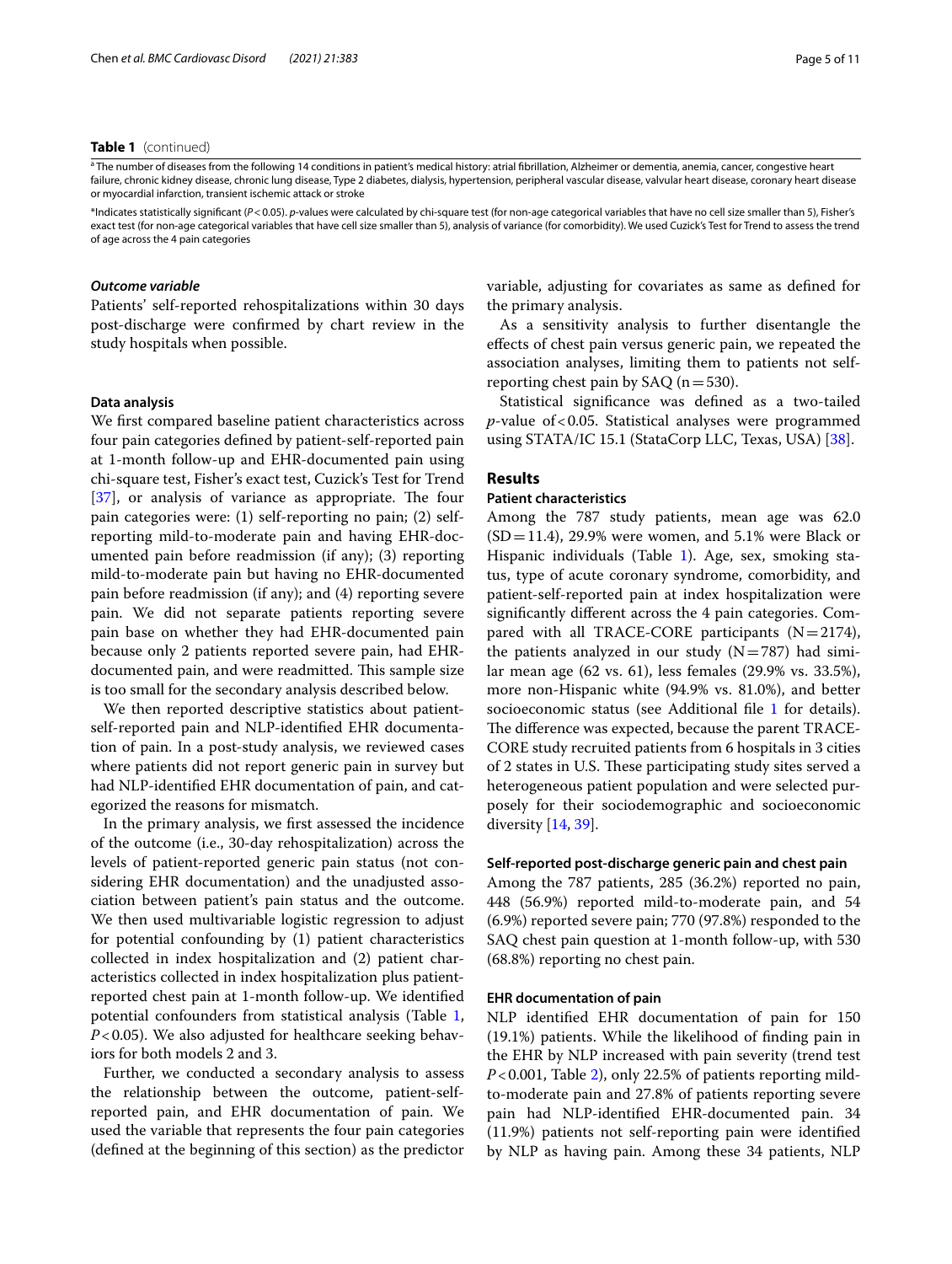<span id="page-6-0"></span>**Table 2** Patient-self-reported pain and EHR documentation of pain

|                                        | Patient self-reported pain | P value                      |             |            |  |
|----------------------------------------|----------------------------|------------------------------|-------------|------------|--|
|                                        | No pain                    | Mild-to-<br>moderate<br>pain | Severe pain |            |  |
|                                        | $N = 285$                  | $N = 448$                    | $N = 54$    |            |  |
| EHR documenta-<br>tion of pain,<br>N(% |                            |                              |             | $< 0.001*$ |  |
| No                                     | 251 (88.1)                 | 347 (77.5)                   | 39 (72.2)   |            |  |
| Yes                                    | 34 (11.9)                  | 101(22.5)                    | 15(27.8)    |            |  |

Patient-self-reported pain status was collected for the frst month after discharge from index hospitalization (using SF-36 survey distributed at one month postdischarge). Electronic health record (EHR) documentation of pain was extracted by natural language processing from patient's clinical notes created within 30 days post discharge and before readmission to the hospital (if any) \*Indicates statistically signifcant (*P*<0.05). We used Cuzick's Test for Trend to assess the trend of EHR-documentation of pain across the severity levels of

patient self-reported pain

was wrong for 9 (26%) cases, most of which were negations of pain (see Additional fle [2\)](#page-9-1).

#### **Patient-reported pain and 30-day rehospitalization**

Within 30 days post-discharge, 87 (11.1%) patients were hospitalized. There was a trend of increased rehospitalization rate from no pain, mild-to-moderate pain, and severe pain (7.4% vs. 12.3% vs. 20.4%, Table [3,](#page-6-1) Column 1). Compared to patients reporting no pain, those reporting mild-to-moderate (odds ratio [OR]: 1.76, 95% confdence interval [CI]: 1.04–2.98) or severe (OR: 3.22, 95% CI: 1.45–7.14) pain had a signifcantly higher risk of rehospitalization (Model 1). This trend remained after adjusting for factors from index hospitalization (Model 2). After

further adjusting for patient-reported chest pain, severe pain again had a higher rehospitalization rate than no pain (OR: 2.59, 95% CI: 1.06–6.35; Model 3), but mild-tomoderate pain was no longer signifcant.

#### **Patient-reported pain (accounting for EHR documentation) and 30-day rehospitalization**

As shown in Table [4](#page-7-0) and Fig. [1](#page-7-1), the rehospitalization rate increased across the four pain conditions (7.4% vs. 8.9% vs. 13.3% vs. 20.4%, trend test *P*=0.002). Patients reporting mild-to-moderate pain but having no EHRdocumented pain before readmission had a higher rehospitalization rate than those reporting no pain (OR: 1.92, 95% CI: 1.12–3.30; Model 1). However, for those who reported mild-to-moderate pain and did have EHRdocumented pain, their risk of rehospitalization was not diferent from those reporting no pain. After full adjustment (Model 3), those with mild-to-moderate pain but no EHR-documented pain still had a relative higher risk (OR: 1.56, 95% CI: 0.84–2.90), although not signifcantly diferent. Among the 54 patients who self-reported severe pain, 15 had EHR-documentation of pain and 2 (13.3%) of them were readmitted; 39 had no EHR-documentation of pain and 9 (23.1%) of them were readmitted.

#### **Sensitivity analysis**

Of the 787 patients, 530 reported no chest pain during the past four weeks by SAQ at one-month follow-up. When we repeated all analyses restricted to this smaller sample, the fndings were qualitatively similar, with point estimates for prevalence and odds ratios all in the same direction as in our main analyses, but no longer statisti-cally significant (see Additional file [3](#page-9-2)).

| <b>Pain condition</b> | Incidence of 30-day<br>rehospitalization | Model 1 <sup>a</sup> : Unadjusted |           | Model 2 <sup>b</sup> : Adjusted for<br>baseline characteristics |         | Model 3 <sup>c</sup> : Model 2 further<br>adjusted for self-reported<br>chest pain |         |
|-----------------------|------------------------------------------|-----------------------------------|-----------|-----------------------------------------------------------------|---------|------------------------------------------------------------------------------------|---------|
|                       | $n/N$ (%)                                | OR (95% CI)                       | P value   | OR (95% CI)                                                     | P value | OR (95% CI)                                                                        | P value |
| No pain               | 21/285(7.4)                              | Reference                         |           | Reference                                                       |         | Reference                                                                          |         |
| Mild to moderate pain | 55/448 (12.3)                            | 1.76 (1.04-2.98)                  | 0.04      | 1.84 (1.05-3.24)                                                | $0.03*$ | 1.43 (0.78-2.60)                                                                   | 0.25    |
| Severe pain           | 11/54(20.4)                              | $3.22(1.45 - 7.14)$               | $< 0.01*$ | $3.16(1.32 - 7.54)$                                             | $0.01*$ | $2.59(1.06 - 6.35)$                                                                | $0.04*$ |

<span id="page-6-1"></span>**Table 3** Association of self-reported post-discharge pain status with 30-day rehospitalization: TRACE-CORE, 2011–2013

Patient-self-reported pain status was collected for the frst month after discharge from index hospitalization (using SF-36 survey distributed at one month postdischarge)

*TRACE-CORE* Transitions, Risks, and Actions in Coronary Events Center for Outcomes Research and Education

<sup>a</sup> Model 1: logistic regression, unadjusted for covariates

b Model 2: multivariable logistic regression, adjusted for age, sex, smoking status, acute coronary syndrome type, comorbidity, patient-self-reported generic pain, and healthcare seeking behaviors reported at index hospitalization

<sup>c</sup> Model 3: Model 2 further adjusted for patient-report of chest pain, tightness, or angina on the Seattle Angina Questionnaire

\*Indicates statistically signifcant (*P*<0.05)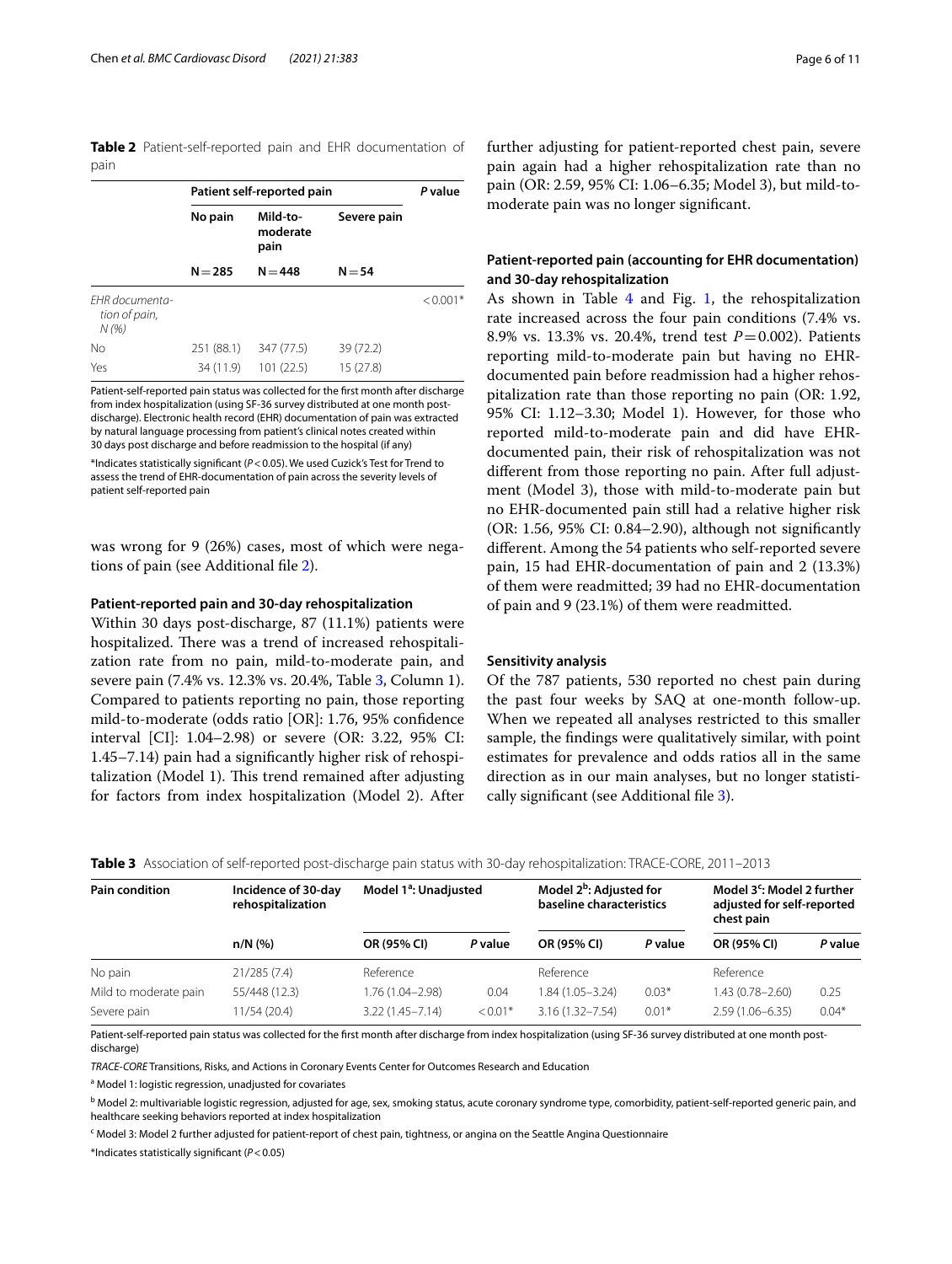#### <span id="page-7-0"></span>**Table 4** Association of pain category (combining self-report with EHR data) with 30-day rehospitalization: TRACE-CORE, 2011–2013

| Pain condition                                       | Incidence of 30-day<br>rehospitalization | Model 1 <sup>a</sup> : Unadjusted |          | Model 2 <sup>b</sup> : Adjusted for baseline<br>characteristics |         | Model $3c$ : Model 2 further<br>adjusted for self-reported<br>chest pain |         |
|------------------------------------------------------|------------------------------------------|-----------------------------------|----------|-----------------------------------------------------------------|---------|--------------------------------------------------------------------------|---------|
|                                                      | $n/N$ (%)                                | OR (95% CI)                       | P value  | OR (95% CI)                                                     | P value | OR (95% CI)                                                              | P value |
| No pain                                              | 21/285(7.4)                              | Reference                         |          | Reference                                                       |         | Reference                                                                |         |
| Mild to moderate<br>pain, docu-<br>mented in FHR     | 9/101(8.9)                               | 1.23 (0.54-2.78)                  | 0.62     | 1.23 (0.52-2.90)                                                | 0.63    | $0.99(0.42 - 2.40)$                                                      | 1.00    |
| Mild to moderate<br>pain, not docu-<br>mented in FHR | 46/347 (13.3)                            | 1.92 (1.12-3.30)                  | $0.02*$  | $2.03(1.14 - 3.62)$                                             | $0.02*$ | 1.56 (0.84-2.90)                                                         | 0.16    |
| Severe pain                                          | 11/54 (20.4)                             | $3.22(1.45 - 7.14)$               | $0.004*$ | $3.11(1.30 - 7.42)$                                             | $0.01*$ | $2.57(1.05 - 6.29)$                                                      | $0.04*$ |

Patient-self-reported pain status was collected for the frst month after discharge from index hospitalization (using SF-36 survey distributed at one month postdischarge). Electronic health record (EHR) documentation of pain was extracted by natural language processing from patient's clinical notes created within 30 days post discharge and before readmission to the hospital (if any)

TRACE-CORE indicates Transitions, Risks, and Actions in Coronary Events Center for Outcomes Research and Education

<sup>a</sup> Model 1: logistic regression, unadjusted for covariates

b Model 2: multivariable logistic regression, adjusted for age, sex, smoking status, acute coronary syndrome type, comorbidity, patient-self-reported generic pain, and healthcare seeking behaviors reported at index hospitalization

<sup>c</sup> Model 3: Model 2 further adjusted for patient-report of chest pain, tightness, or angina on the Seattle Angina Questionnaire

\*Indicates statistically signifcant (*P*<0.05)



<span id="page-7-1"></span>collected for the frst month after discharge from index hospitalization (using SF-36 survey distributed at one month post-discharge). Electronic health record (EHR) documentation of pain was identifed by natural language processing from clinical notes documented within 30 days post-discharge and before readmission (if any). \*Indicates statistically signifcant (*P*<0.05). We used Cuzick's Test for Trend to assess the trend of increased 30-day rehospitalization rates across the 4 pain categories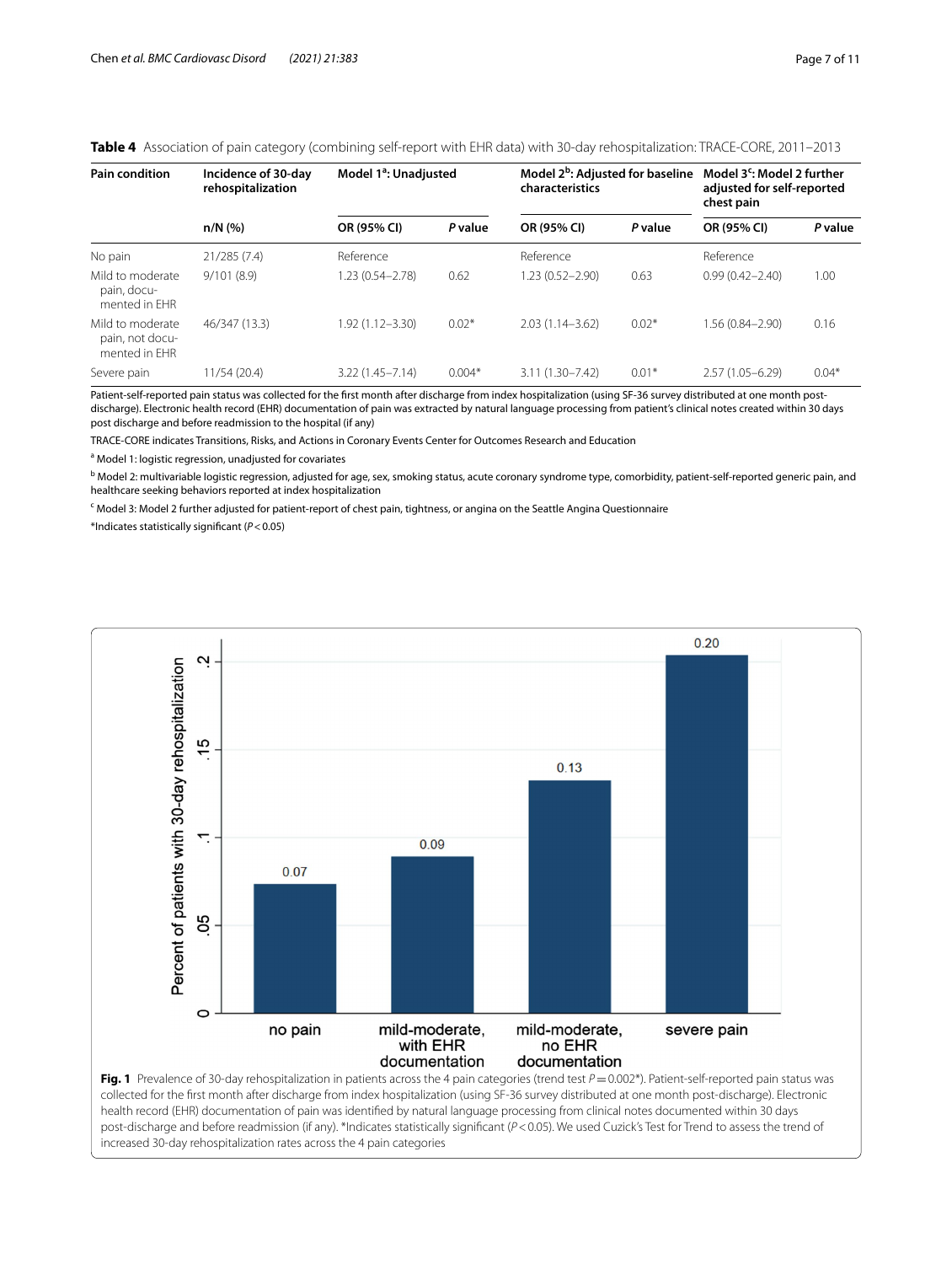#### **Discussion**

We found that after discharge from a hospitalization for acute coronary syndrome, patient-reported generic pain was prevalent and was associated with rehospitalization. After adjusting for patient-reported chest pain and other covariates, severe generic pain was still associated with rehospitalization. Going beyond our prior work that studied the association of pain and readmission [\[15](#page-10-11)], by using the TRACE-CORE data and NLP, we were able to explore patient-provider engagement around pain, i.e., documentation of pain (presumably addressed) identifed by NLP from clinical notes, within 30 days post-discharge. Notably, when pain was both self-reported and documented in the EHR, the rehospitalization rate was not signifcantly higher than that for patients reporting no pain (8.9% vs. 7.4%, *P*=0.62). However, the rehospitalization rate when pain was self-reported but NOT documented in the EHR was signifcantly higher than no pain (13.3% vs. 7.4%, *P*=0.02). Below, we further explore our fndings by highlighting the unique aspects and discuss their implications.

We found a "dose–response" increase of 30-day rehospitalization rates across post-discharge pain severity levels, from no pain to mild/moderate pain to severe pain (Table [3](#page-6-1)), which persisted after adjusting for clinical factors collected from the index hospitalization. These results were compatible with our previous finding that patient-reported post-discharge generic pain was associated with increased risk of 30-day acute care use [[15\]](#page-10-11). Our prior results were in heart failure patients who reported post-discharge pain through daily automated telephone assessments [\[40](#page-11-9)]. Taken together, both studies suggest that monitoring patient's pain status after discharge may be valuable in identifying high-risk patients for early intervention to improve patient outcomes including readmission. However, prior studies do not address the questions: What happens if the patient's pain is addressed by a healthcare provider? How will this impact readmission?

Using NLP methods, we examined presumed patientprovider engagement around pain before patient's rehospitalization and assessed its impact on rehospitalization (Table [4\)](#page-7-0). NLP revealed that, among patients self-reporting post-discharge pain, less than 20% had documentation of pain in their clinical notes before readmission, suggesting a lack of early attention to patients' pain symptoms by providers. Even after adjusting for multiple covariates from the index hospitalization, patients with mild-to-moderate pain NOT documented in the EHR had more than twice the odds of readmission than no pain (OR: 2.03, 95% CI: 1.14–3.62). In contrast, the odds ratio for mild-to-moderate pain documented in the EHR versus no pain was not signifcantly diferent from one (OR: 1.23, 95% CI: 0.52-2.90). Thus, our findings are consistent with a clinical scenario where, for patients with pain, having pain attended by healthcare providers improves patients' ability to stay at home to reduce early readmissions.

It is worth noting that our study used patient-selfreported pain collected by the 1-month follow-up survey (SF-36), which queried patient's pain status during the past four weeks. We therefore cannot completely confrm that patient-reported pain always began before readmission. It is possible that patient-reports of pain began before readmission. This is compatible with our analysis results and the scenario discussed in the previous paragraph (Table [4](#page-7-0)). In addition, patients who reported severe pain had more EHR-documentation of pain before readmission compared with patients who reported mild-to-moderate pain (Table [2](#page-6-0)). This is consistent with a scenario where patients who had severe pain were more likely to seek care before readmission than those with mild-to-moderate pain. If the majority of patient-reports of pain began after readmission, it would be less likely to see these patterns from our data. To be sure, it is also possible that some patients were frst readmitted to the hospital and then had new pain. For these patients, the new pain could be related to treatment received during rehospitalization or to other diseases. Future studies that include daily assessments of pain will help us better understand the directionality of the association between pain and readmission.

In studying post-discharge care and patient reports of pain, researchers and clinicians should take care to distinguish between cardiac and non-cardiac pain, especially in patients with acute coronary syndromes. In this study, we tried to separate the effects of cardiac and noncardiac pains on readmission by adjusting for patientreported chest pain through the SAQ. After adjusting for this factor (in addition to other covariates), the association between severe pain and 30-day rehospitalization remained signifcant; while mild-to-moderate pain (Model 3 in Table [3](#page-6-1)) and unaddressed mild-to-moderate pain (Model 3 in Table [4](#page-7-0)) were not signifcant any more. Thus, patient-reported chest pain is a partial confounder of the association between generic pain and readmission. Our sensitivity analyses, using only patients without selfreported chest pain—a much smaller sample, provided point estimates similar to the main analyses, although not statistically significant. This suggest that generic pain may, indeed, be an independent factor associated with rehospitalization. Note that separating effects of cardiac and non-cardiac pain is challenging in the realworld settings. First, multimorbidity is prevalent in older patients with cardiovascular disease [\[41](#page-11-10)]. In our sample, patient-reported chest pain (SAQ) and generic pain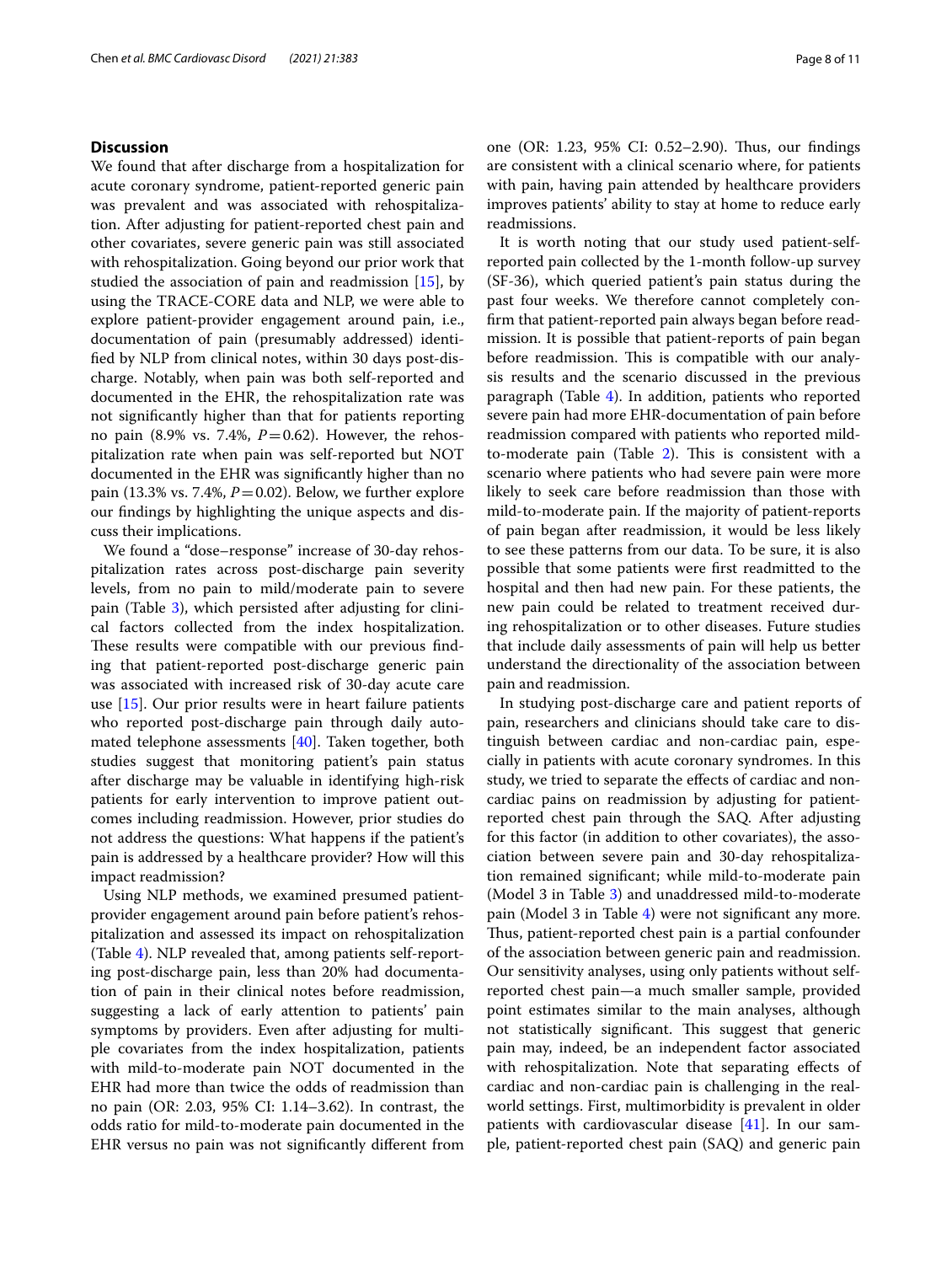(SF-36) co-occur frequently. Second, there is a measurement challenge. SAQ asks patients to report chest pain but cannot fully distinguish between cardiac and non-cardiac pain. Non-cardiac chest pain is common in patients with acute coronary syndromes [[11](#page-10-12), [12](#page-10-15)], and it is difficult for patients to distinguish between cardiac and non-cardiac chest pain [\[42,](#page-11-11) [43](#page-11-12)]. It is possible that patients would report both cardiac and non-cardiac pain (e.g., chest pains with musculoskeletal, gastrointestinal, or respiratory origin [[22,](#page-10-19) [44,](#page-11-13) [45\]](#page-11-14)) when responding to SAQ. From the analytic perspective, more patients with generic pain and no reports of cardiac pain would be helpful in isolating the association of interest. From the perspective of patient care, the measurement challenge and the literature documenting anxiety, fear, physical disability, and high healthcare utilization in patients with non-cardiac chest pain [\[43](#page-11-12), [46](#page-11-15)[–48](#page-11-16)] suggest that early evaluation and treatment of post-discharge chest pain may enhance patient safety and quality of life and also reduce excessive healthcare cost.

By using NLP, we were able to quantify EHR documentation of pain for the large sample of patients in this study. However, like other artifcial intelligence technologies, NLP can make mistakes. As a means of quality control, we validated our NLP system on 200 clinical notes, which showed decent results including a high recall (see Data Collection), before applying it to this study. Our post-study analysis suggests that the NLP system needs further improvement in detecting negation, which we will address in future.

Our study has clear limitations. We used observational data, which, of course, precludes defnitive causal inferences. Also, our data lack detailed information on the nature of post-discharge pian, such as onset, location, and duration. The 1-month follow-up survey queried patient's pain status during the past four weeks, we therefore cannot ascertain every patient-reported pain occurred before readmission. Importantly, we used EHR documentation of pain as a proxy for the pain having been addressed by a clinician, which may not have occurred; and the lack of EHR documentation of pain may mean lack of care overall. To partially address this last possibility, we used patient-self-reported healthcare seeking behavior to adjust the analysis. We hope that our fndings from this exploratory study will serve as a catalyst for future in-depth research about post-discharge nonspecifc pain in patients with acute coronary syndromes.

#### **Conclusions**

We found that patient-reported post-discharge generic pain was positively associated with 30-day rehospitalization in acute coronary syndromes. Our results are also consistent with a clinical scenario where provider's early attention to patients' pain could possibly reduce readmissions. Although we could not completely separate the efects of cardiac and non-cardiac pain, our results suggest that the efect of non-cardiac pain on readmission deserves further study. Non-cardiac chest pain has been associated with high resource utilization and cost [\[43](#page-11-12), [46](#page-11-15)] and is common in readmissions in patients with acute coronary syndromes [[11](#page-10-12), [12](#page-10-15)]. Early evaluation of patientreported chest pain may improve risk stratifcation to optimize the use of healthcare resources. Further, early treatment of non-chest pain can help prevent deterioration of other diseases that may cause readmission and also improve patient's quality of life. Although the billable Transitional Care Management services supported by the Centers for Medicare and Medicaid Services has included symptom assessment in its follow-up telephone call [[49\]](#page-11-17), it is unlikely that a single, provider-initiated follow-up call will capture all warning symptoms at the right time, or at all. Intensive transitional care programs [[50–](#page-11-18)[52\]](#page-11-19) that offer multiple follow-ups are expensive and difficult to scale up. It is thus important and beneficial to develop technology-based strategies (e.g., symptom tracking tools) to support timely patient-provider communication about warning symptoms to improve the processes and outcomes of transitional care.

#### **Abbreviations**

EHR: Electronic health record; IRB: Institutional Review Board; NLP: Natural language processing; SAQ: Seattle Angina Questionnaire; TRACE-CORE: Transitions, Risks, and Actions in Coronary Events Center for Outcomes Research and Education; UMMHC: UMass Memorial Health Care; UMMS: University of Massachusetts Medical School.

#### **Supplementary Information**

The online version contains supplementary material available at [https://doi.](https://doi.org/10.1186/s12872-021-02195-z) [org/10.1186/s12872-021-02195-z.](https://doi.org/10.1186/s12872-021-02195-z)

<span id="page-9-1"></span><span id="page-9-0"></span>**Additional fle 1.** Comparison of characteristics between patients analyzed in this study and all TRACE-CORE participants.

<span id="page-9-2"></span>**Additional fle 2.** Example cases where NLP identifed pain not reported by the SF-36 survey.

**Additional fle 3.** Sensitivity analyses, using patients not self-reporting chest pain ( $N=530$ ).

#### **Authors' contributions**

JC, TKH, CIK, DM, and BW designed the study. JC analyzed the data with advice from TKH and CIK and support from MG, DL, DM, and BW. JC developed the natural language processing system with support from MG and TKH. JC drafted the manuscript. CIK and TKH provided critical intellectual contributions to manuscript revision. All authors reviewed and approved the fnal manuscript.

#### **Funding**

Work on this manuscript was supported by the National Heart, Lung and Blood Institute grants 1K12HL138049 and U01HL105268. TH and JC also received funding support from the National Cancer Institute grant 1P50CA244693. The content is solely the responsibility of the authors and does not necessarily represent the official views of the NIH.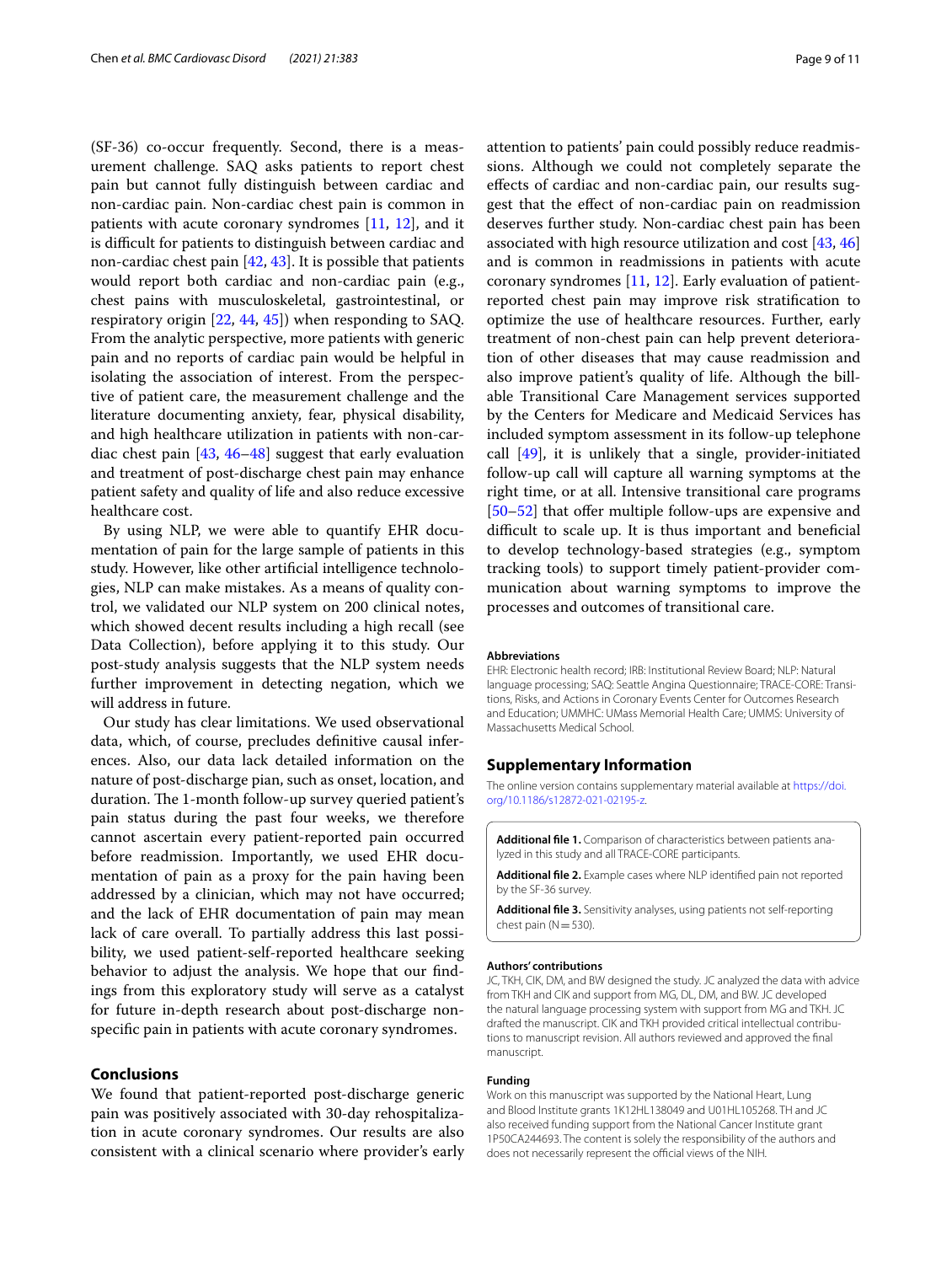#### **Availability of data and materials**

The datasets generated and analyzed during the study are not publicly available because they contain protected health information (PHI) but de-identifed data are available from the corresponding author on reasonable request.

#### **Declarations**

#### **Ethics approval and consent to participate**

Institutional Review Board (IRB) approval was obtained for the parent TRACE-CORE study from the Committee for the Protection of Human Subjects in Research at the University of Massachusetts Medical School (UMMS) and the other study sites, including Saint Vincent Hospital/Fallon Clinic/Fallon Community Health Plan Research Review Committee IRB, Medical Center of Central Georgia IRB, Mercer University IRB and Office of Research Compliance, Kaiser Permanente Georgia IRB, Northside Hospital IRB. All participants provided written informed consent. Additional IRB approval was obtained from the Committee for the Protection of Human Subjects in Research at UMMS to access EHR notes for this study. All methods were performed in accordance with the IRB guidelines and regulations.

#### **Consent for publication**

Not applicable.

#### **Competing interests**

Dr. McManus reports grants and personal fees from Bristol Myers Squibb, grants and personal fees from Pfzer, grants from Boehringer Ingelheim, nonfnancial support from Apple, personal fees and non-fnancial support from Samsung, grants and personal fees from Flexcon, personal fees from Boston Biomedical, personal fees from Rose Consulting, grants and personal fees from Heart Rhythm Society, personal fees and non-fnancial support from Fitbit, outside the submitted work. The other authors report no competing interests.

#### **Author details**

<sup>1</sup> Department of Population and Quantitative Health Sciences, University of Massachusetts Medical School, 368 Plantation Street, Worcester, MA 01605, USA. <sup>2</sup>UMass Memorial Health Care, Worcester, MA, USA. <sup>3</sup>Department of Medicine, University of Massachusetts Medical School, Worcester, MA, USA. 4 Wake Forest School of Medicine, Winston-Salem, NC, USA.

Received: 23 December 2020 Accepted: 27 July 2021 Published online: 09 August 2021

#### **References**

- <span id="page-10-0"></span>Benjamin EJ, Muntner P, Bittencourt MS. Heart disease and stroke statistics-2019 update: a report from the American Heart Association. Circulation. 2019;139(10):e56–528.
- <span id="page-10-1"></span>2. Southern DA, Ngo J, Martin BJ, Galbraith PD, Knudtson ML, Ghali WA, et al. Characterizing types of readmission after acute coronary syndrome hospitalization: implications for quality reporting. J Am Heart Assoc. 2014;3(5):e001046.
- <span id="page-10-8"></span>3. Dharmarajan K, Hsieh AF, Lin Z, Bueno H, Ross JS, Horwitz LI, et al. Diagnoses and timing of 30-day readmissions after hospitalization for heart failure, acute myocardial infarction, or pneumonia. JAMA. 2013;309(4):355–63.
- <span id="page-10-2"></span>4. Shah M, Patil S, Patel B, Agarwal M, Davila CD, Garg L, et al. Causes and predictors of 30-day readmission in patients with acute myocardial infarction and cardiogenic shock. Circ Heart Fail. 2018;11(4):e004310.
- <span id="page-10-3"></span>5. Khera R, Jain S, Pandey A, Agusala V, Kumbhani DJ, Das SR, et al. Comparison of readmission rates after acute myocardial infarction in 3 patient age groups (18 to 44, 45 to 64, and  $\geq$  65 years) in the United States. Am J Cardiol. 2017;120(10):1761–7.
- <span id="page-10-4"></span>6. Kim LK, Yeo I, Cheung JW, Swaminathan RV, Wong SC, Charitakis K, et al. Thirty-Day readmission rates, timing, causes, and costs after ST-Segment–Elevation myocardial infarction in the United States: a national readmission database analysis 2010–2014. J Am Heart Assoc. 2018;7(18):e009863.
- <span id="page-10-5"></span>7. Enderlin CA, McLeskey N, Rooker JL, Steinhauser C, D'Avolio D, Gusewelle R, et al. Review of current conceptual models and frameworks to guide transitions of care in older adults. Geriatr Nurs. 2013;34(1):47–52.
- <span id="page-10-6"></span>8. Beinart SC, Sales AE, Spertus JA, Plomondon ME, Every NR, Rumsfeld JS. Impact of angina burden and other factors on treatment satisfaction after acute coronary syndromes. Am Heart J. 2003;146(4):646–52.
- 9. Arnold SV, Morrow DA, Lei Y, Cohen DJ, Mahoney EM, Braunwald E, et al. Economic impact of angina after an acute coronary syndrome: insights from the MERLIN-TIMI 36 trial. Circ Cardiovasc Qual Outcomes. 2009;2(4):344–53.
- <span id="page-10-9"></span>10. Wasfy JH, Strom JB, O'Brien C, Zai AH, Luttrell J, Kennedy KF, et al. Causes of short-term readmission after percutaneous coronary intervention. Circ Cardiovasc Interv. 2014;7(1):97–103.
- <span id="page-10-12"></span>11. Kwok CS, Wong CW, Shufflebotham H, Brindley L, Fatima T, Shufflebotham A, et al. Early readmissions after acute myocardial infarction. Am J Cardiol. 2017;120(5):723–8.
- <span id="page-10-15"></span>12. Qintar M, Spertus JA, Tang Y, Buchanan DM, Chan PS, Amin AP, et al. Noncardiac chest pain after acute myocardial infarction: frequency and association with health status outcomes. Am Heart J. 2017;186:1–11.
- <span id="page-10-7"></span>13. Lahtinen P, Kokki H, Hynynen M. Pain after cardiac surgery—a prospective cohort study of 1-year incidence and intensity. Anesthesiol: J Am Soc Anesthesiol. 2006;105(4):794–800.
- <span id="page-10-10"></span>14. Waring ME, McManus RH, Saczynski JS, Anatchkova MD, McManus DD, Devereaux RS, et al. Transitions, Risks, and Actions in Coronary Events-Center for Outcomes Research and Education (TRACE-CORE): design and rationale. Circ Cardiovasc Qual Outcomes. 2012;5(5):e44-50.
- <span id="page-10-11"></span>15. Chen J, Sadasivam R, Blok AC, Ritchie CS, Nagawa C, Orvek E, et al. The association between patient-reported clinical factors and 30-day acute care utilization in chronic heart failure. Med Care. 2020;58(4):336–43.
- <span id="page-10-13"></span>16. Zubrzycki M, Liebold A, Skrabal C, Reinelt H, Ziegler M, Perdas E, et al. Assessment and pathophysiology of pain in cardiac surgery. J Pain Res. 2018;11:1599.
- 17. Kang L, Zhang S-Y, Zhu W-L, Pang H-Y, Zhang L, Zhu M-L, et al. Is frailty associated with short-term outcomes for elderly patients with acute coronary syndrome? J Geriatr Cardiol: JGC. 2015;12(6):662.
- <span id="page-10-14"></span>18. Van Hecke O, Hocking LJ, Torrance N, Campbell A, Padmanabhan S, Porteous DJ, et al. Chronic pain, depression and cardiovascular disease linked through a shared genetic predisposition: analysis of a family-based cohort and twin study. PLoS ONE. 2017;12(2):e0170653.
- <span id="page-10-16"></span>19. Wang H, Zhao T, Wei X, Lu H, Lin X. The prevalence of 30-day readmission after acute myocardial infarction: a systematic review and meta-analysis. Clin Cardiol. 2019;42(10):889–98.
- <span id="page-10-17"></span>20. Kwok CS, Shah B, Al-Suwaidi J, Fischman DL, Holmvang L, Alraies C, et al. Timing and causes of unplanned readmissions after percutaneous coronary intervention: insights from the Nationwide Readmission Database. JACC Cardiovasc Interv. 2019;12(8):734–48.
- <span id="page-10-18"></span>21. Ruddox V, Mathisen M, Otterstad JE. Prevalence and prognosis of nonspecifc chest pain among patients hospitalized for suspected acute coronary syndrome-a systematic literature search. BMC Med. 2012;10(1):58.
- <span id="page-10-19"></span>22. Spalding L, Reay E, Kelly C. Cause and outcome of atypical chest pain in patients admitted to hospital. J R Soc Med. 2003;96(3):122–5.
- <span id="page-10-20"></span>23. McManus DD, Saczynski JS, Lessard D, Waring ME, Allison J, Parish DC, et al. Reliability of predicting early hospital readmission after discharge for an acute coronary syndrome using claims-based data. Am J Cardiol. 2016;117(4):501–7.
- <span id="page-10-21"></span>24. Crede SH, O'Keeffe C, Mason S, Sutton A, Howe E, Croft SJ, et al. What is the evidence for the management of patients along the pathway from the emergency department to acute admission to reduce unplanned attendance and admission? An evidence synthesis. BMC Health Serv Res. 2017;17(1):355.
- 25. O'Cathain A, Knowles E, Maheswaran R, Pearson T, Turner J, Hirst E, et al. A system-wide approach to explaining variation in potentially avoidable emergency admissions: national ecological study. BMJ Qual Saf. 2014;23(1):47–55.
- <span id="page-10-22"></span>26. Ricketts TC, Randolph R, Howard HA, Pathman D, Carey T. Hospitalization rates as indicators of access to primary care. Health Place. 2001;7(1):27–38.
- <span id="page-10-23"></span>27. Ware JE Jr, Gandek B. Overview of the SF-36 Health Survey and the International Quality of Life Assessment (IQOLA) Project. J Clin Epidemiol. 1998;51(11):903–12.